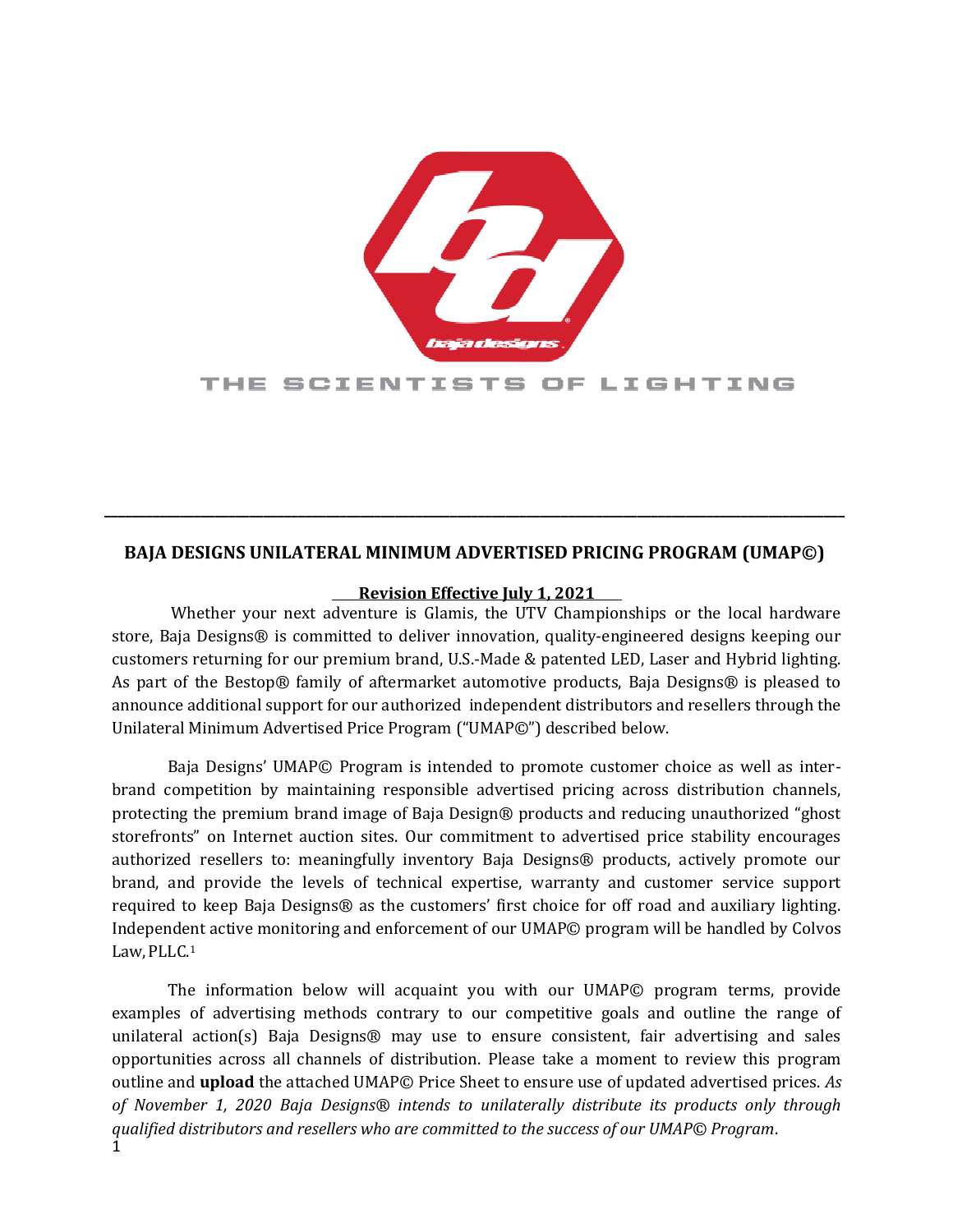*Further, Baja Designs will actively monitor and devote resources to assure fair competition on products advertised on Amazon and other third part ecommerce platforms. These efforts include reduce limited warranty term and other restrictions on products purchased through unauthorized resellers and/or non-stocking ghost websites .*

#### **Summary of Baja Designs® UMAP© Program**

As of November 1, 2020, Baja Designs® products included in the UMAP© Price Sheet will only be available to qualified distributors and resellers who actively promote, provide customer support, and responsibly advertise Baja Designs® as a premium brand. The UMAP© Program and grid are launched *unilaterally* and *exclusively* by Baja Designs® with the SKUs, UPC's, and coordinated minimum advertised prices set forth in the Grid which may be updated from time to time to include without limitation new products, shifts in SKUs covered by UMAP©, market conditions, and special promotions/rebates.

Baja Designs*®* intends to unilaterally select and supply the channels and means by which its premium lighting products are distributed. *Thus, Baja Designs® neither solicits nor requires express or implied agreement to its UMAP© Program***.** The Program encourages interbrand competition and customer choice by focusing on stabilized *advertised* prices*.* Authorized Baja *Designs®* independent distributors/resellers remain free to negotiate the ultimate transaction/sales price (as opposed to *advertised* price) they see fit for their market.

Baja Designs® UMAP© Program applies to all storefronts and to all forms of advertisements, in any and all media, including without limitation: letters, flyers, posters, coupons, mailers, inserts, newspapers, magazines and other periodicals, catalogs, mail order catalogs, the Internet, enthusiasts' special forums or similar digital social media, podcasts, electronic mail (email), solicitations, websites, online auction sites such as Amazon, eBay and Walmart, host sites (including but not limited to those hosted by private proxy servers), and other online storefronts, television, radio broadcasts, print advertising, and public signage. Baja Designs® UMAP© is *not*  applicable to Point of Purchase or in-store advertising.

*Baja Designs® may treat an authorized distributor's supplying product to unauthorized distributors/resellers as the authorized distributor's violation of this UMAP© Program.* Baja Designs® employees, agents, or other representatives are not authorized to make or discuss, negotiate with, or accept modified UMAP© terms from any distributors or resellers. Please direct any questions regarding the Program or current UMAP© Price Sheet to Baja Designs'® UMAP© coordinator Rufus Keller[: Rufus@BajaDesigns.com.](mailto:Rufus@BajaDesigns.com)

## **UMAP© Program Advertising Guidance**

Examples of advertisements Baja Designs® currently considers contrary to the competitive goals of our UMAP© Program, the premium image of our brand and desired distribution limited to qualified Baja Designs® distributors and resellers include:

(1) *Bundling for Lower Than UMAP© Price Sheet.* Bundling or combining product(s) covered on the UMAP© Price Sheet with any other product (whether or not a Baja Designs® SKU or a product from another manufacturer) for an advertised price lower than the combined price of what the two or more products should be advertised independent of each other. Example: 15% off Baja Designs® lighting when you buy new roll cage. Example: A bundle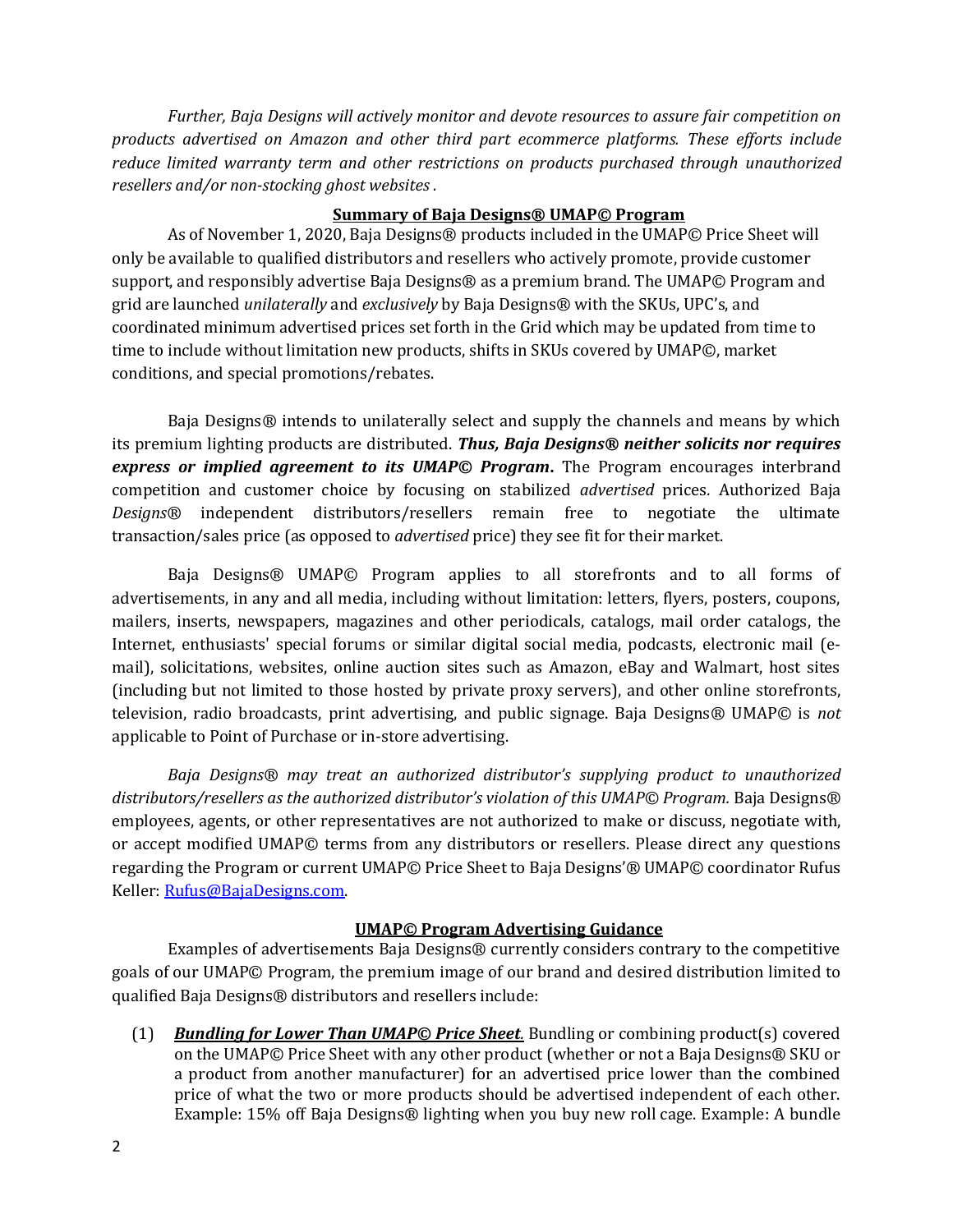of LP6 lights and a harness cannot be less than the combined MAP prices of those three items.

- *(2) Click-Through Innuendos.* Advertising that does not provide a recognizable advertised price on the customer landing page or requires customer to take further actions to determine advertised price *including* requesting customer to "Click Through" to "See Price In Cart," "Add To Cart For Best Price," "Call/E-mail for Best Price", requires Customer to log onto or link to separate page or site to search or obtain best price, promises or infers or any comparable command, language or graphic representation that implies, or from which the customer can infer, that the customer is being led to click through to the cart to see a price lower than that set forth in our UMAP© Sheet.
- (3) *Alterations to Minimum Advertised Price***.** Applying a blacked-out price (eg \$ ), struck-through price (eg. \$1,000.00), leaving out the price altogether, or any other alteration to the price advertised.
- (4) *SKU Modifications.* Altering, phishing, omitting SKUS or SKU hyphens or other punctuation, or any other modifications to Baja Designs© intended SKUS, product names, images or descriptions.
- (5) *Lowest-Price Guarantees.* Advertising claiming or suggesting "the lowest prices," having any form of low-price guarantee, or offering to match the lowest advertised price on Baja Designs® products listed in the UMAP© Price Sheet.
- *(6) Across-the-Board Discounts.* Catalog or inventory-wide discounts (e.g. "10% off everything in catalog"), *unless "Baja Designs*® p*roducts excluded" is clearly stated in direct connection with such advertisements.*
- (7) *Rebates or Other Incentives Prior to Payment.* Issuing rebates or providing incentives (other than those pre-authorized by Baja Designs®) in any form prior to customer payment where the net effect is to reduce the advertised price to less than the price suggested in the current UMAP© Price Sheet in effect at the time of the adposting.
- (8) *Tie-Ins.* Offering a gift card or other form of product or service redeemable for value on a future purchase with the purchase of any product listed on Baja Designs® UMAP© Price Sheet or any other product tie-in (including those made by other manufacturers) or promotion where the net effect is to reduce the advertised price to less than the price suggested in the Price Sheet in effect at the time of the ad posting.
- (9) *Deceptive Listing: New Products as "Used" or "Like New".* Advertising in any manner which infers a new product purchased from a qualified Baja Designs® distributor/reseller is, absent resale or actual use by an end user, in any condition other than new, never-been- opened, undamaged condition with original packaging intact. *Note:* Baja Designs® may not provide technical support or warranty coverage for products advertised as other than new.
- *(10) Deceptive Listing: Unauthorized Distributors/Resellers offering Products with Reduced Warranties as "New".* As of the effective date of this program, Baja Designs®' full Limited Warranty may not apply to products purchased from unauthorized resellers or suppliers on Amazon, eBay, Walmart, Alibaba, Rakuten and other outlets (see revised Limited Warranty terms). Advertising such products as "New", "Like New", "Out of Box" or similar without reference to reduced warranties is considered a deceptive practice and a violation of this UMAP© Program.
- (11) *Misleading Reseller Claims of "Authorized Distributor/Reseller or Dealer Status.* Advertising or otherwise holding reseller or storefront out to be an "authorized distributor," "reseller" or "Dealer" of Baja Designs® products contrary to fact or when indicated to the contrary on DNS list(s).
- (12) *Storefront Concealment.* Advertising or storefront image intended to conceal or mask the true identity of the distributor or reseller (e.g. generic storefront name like "Auto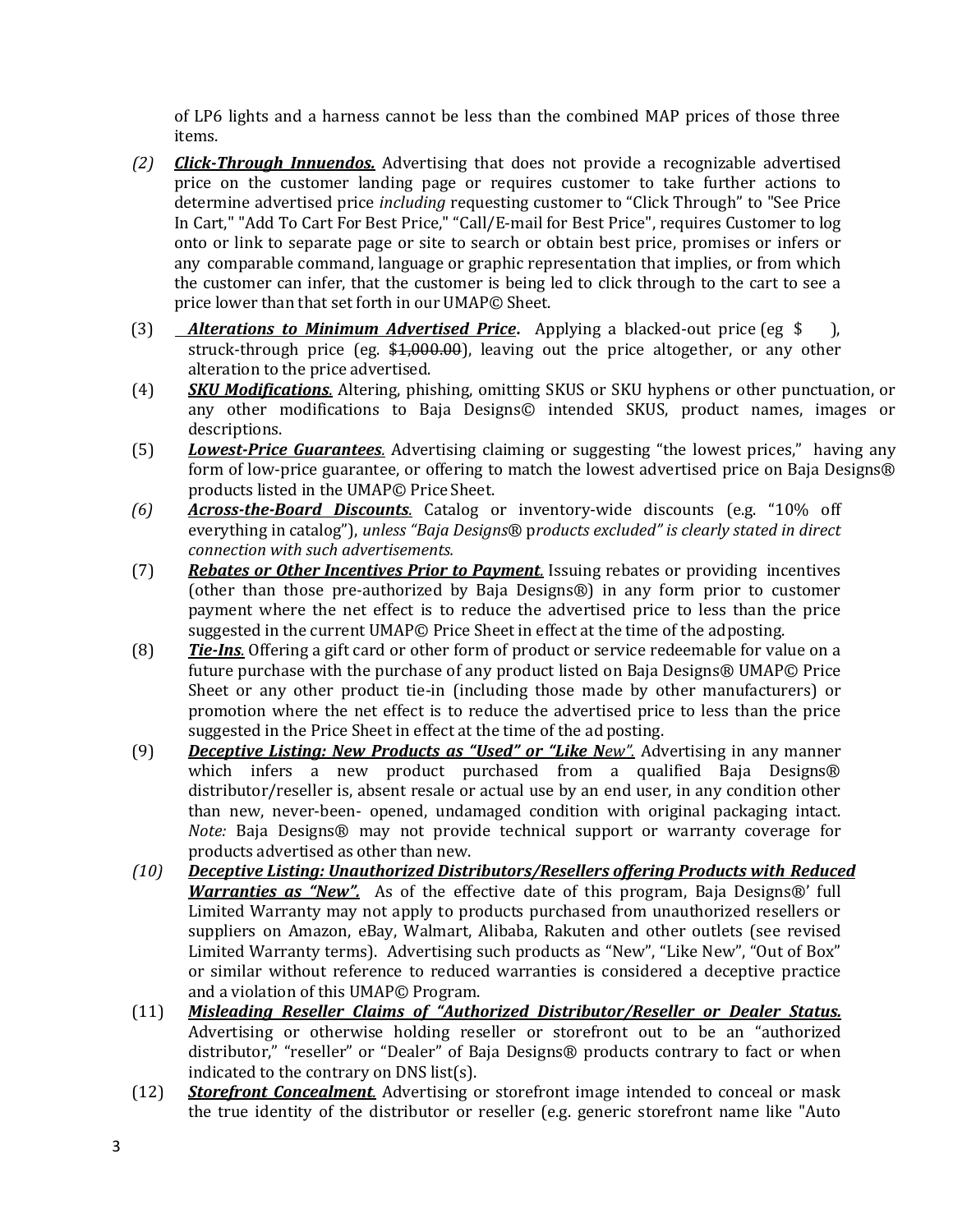Parts Store" or "Discount Bandit" without transparency as to contact information and/or reseller refusal to provide meaningful contactinformation).

## *Examples of actions which Baja Designs® generally considers not violations of this UMAP® Program are:*

- (1) Offering free or discounted shipping or installation on products listed in the Baja Designs® UMAP© Price Sheet.
- (2) Authorized distributors/resellers providing customer loyalty rebates, advertising promotional prices, or bundling of products covered under the UMAP© Price Sheet that are part of an approved promotion by Baja Designs®.

#### **All Baja Designs® Rights Reserved For Non-Compliance with UMAP© Program**

 At all times, distributors and resellers have the choice to voluntarily comply with and receive the benefits of Baja Designs® UMAP© Program. Advertisements of Baja Designs® product in all forms of media are routinely monitored. Distributors/resellers are considered compliant with this Program when 100% of all UMAP-covered SKUs (as set forth on the current Baja Designs® Grid) are advertised *at or above UMAP*. This Program, independent monitoring and enforcement applies 24/7 & 365 days a year.

Baja Designs® reserves all rights to unilaterally interpret and enforce its UMAP© Program through various actions. If we determine an advertisement is a UMAP violation, Baja Designs® may, without assuming any liability, take such unilateral action as it deems appropriate. Such unilateral actions may include without limitation: adding or terminating distributors/resellers; cancelling, refusing or limiting purchase orders and indefinitely refusing to accept new orders from that violator as well as from any Baja Designs® wholesale distributor/reseller who is supplying the violator, reallocating product inventories, auditing distributor, reseller and WD sales, revoking discounts, advertising or other distributor/reseller program allowances; revoking all rights to use Baja Designs® trademarks (registered and common law), service marks, product images, descriptions or other copyrighted or promotional materials; publishing non-compliant distributors and resellers on "Do Not Sell/Resell Lists"; and pursuing all other contractual, legal and equitable remedies available, including without limitation, obtaining permanent or temporary injunction, termination, notification of intellectual property rights violations to Internet hosts or proxy servers or other methods of taking down advertisements and/or Internet offerings.

## *A WD supplying an unauthorized reseller or UMAP violator identified by do not sell list may be treated as a violator itself.*

Baja Designs® may provide courtesy notice of UMAP© violations, where the violation reflects an isolated violation, there is a lack of deceptive intent, the storefront or supplying WD demonstrates transparency, and the overall competitive goals of the Program are retained. However, unilateral action may be taken with or without prior notice, written or verbal. Such unilateral actions are cumulative and shall not be waived by any action or inaction of Baja Designs®.

 Through this UMAP© program and your support, Baja Designs® lighting will remain "A-moving" premium products, fostering greater inter-brand competition and affording authorized distributors and resellers a pathway to higher sales, greater product availability and customer satisfaction.